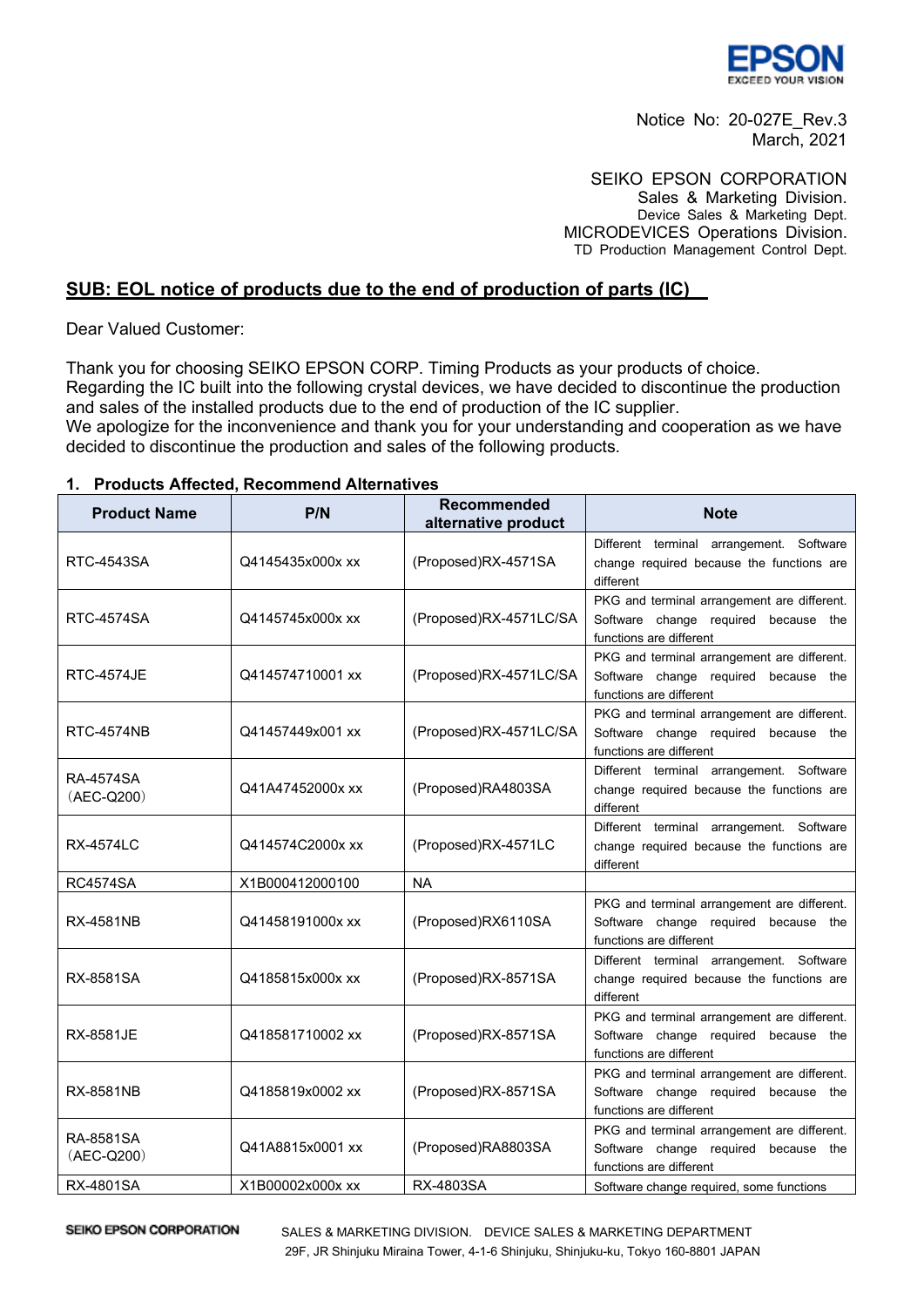

|                  |                      |                                        | are different (with EVENT)                                                             |
|------------------|----------------------|----------------------------------------|----------------------------------------------------------------------------------------|
| RX-8801SA        | X1B00001x000x xx     | RX-8803SA/RX8900SA                     | Software change required, some functions                                               |
|                  |                      |                                        | are different (with power switch)                                                      |
|                  |                      |                                        | PKG and terminal arrangement are different.                                            |
| RTC-7301SF       | Q42730181000x xx     | (Proposed)RTC-72423                    | Software change required because the                                                   |
|                  |                      |                                        | functions are different                                                                |
| <b>SG-3030LC</b> | Q3102LC02000x xx     | SG-3031CM                              | PKG is different                                                                       |
| <b>SG-3030JC</b> | Q3102JC0x000x xx     | <b>SG-3031CM</b>                       | PKG is different                                                                       |
| <b>SG-3030JF</b> | Q3102JF0x000x xx     | SG-3031CM                              | PKG is different                                                                       |
| <b>SG-3040LC</b> | Q3103LC02000x xx     | SG-3031CM                              | PKG is different, Minimum voltage 0.9V not                                             |
|                  | X1B000211xxxx xx     |                                        | supported                                                                              |
| <b>SG-3030CM</b> |                      | SG-3031CM                              | For Non-Automotive application:SG-3031CM<br>For Automotive application:SG-3031CMA      |
|                  |                      | SG-3031CMA                             | (AEC-Q100)                                                                             |
|                  |                      |                                        | PKG difference, -40 ℃ to +105 ℃ upper                                                  |
| TG-3530SA        | Q3721SA02000x xx     | <b>TG-3541CE</b>                       | correspondence                                                                         |
|                  |                      |                                        | 1. Frequency: 72MHz or more not supported,                                             |
| <b>SG-310SCN</b> | Q33310N70xxxx xx     |                                        | Start-up time: $2ms \rightarrow 3ms$ , Frequency                                       |
|                  |                      | SG3225CAN<br>1.                        | tolerance: D / R / P / J not possible                                                  |
| <b>SG-310SDN</b> | Q33310ND0xxxx xx     | 2.<br>SG-8018CE                        | 2. Phase jitter characteristic 1ps Max. Not                                            |
|                  |                      |                                        | supported, Start-up time: $2ms \rightarrow 3ms$                                        |
|                  | SCH:X1G003931xxxx xx |                                        |                                                                                        |
| SG-210SxH        | SDH:X1G003941xxxx xx | SG-8018CG                              | Phase jitter characteristic 0.6ps Max. Not                                             |
|                  | SEH:X1G003951xxxx xx |                                        | supported, trtf: 2ns $\rightarrow$ 3ns                                                 |
| <b>SG5032CBN</b> | X1G004461xxxx xx     | <b>SG-8018CB</b>                       | Phase jitter characteristic 0.6ps Max. Not                                             |
|                  |                      |                                        | supported, trtf: 2ns $\rightarrow$ 3ns                                                 |
| <b>SG7050CBN</b> | X1G004491xxxx xx     | SG-8018CA                              | Phase jitter characteristic 0.6ps Max. Not                                             |
|                  |                      |                                        | supported, trtf: 2ns $\rightarrow$ 3ns                                                 |
| EG-2001CA        | Q3801CA00xxxx xx     | SG-8018CA                              | Phase jitter characteristic 1ps Max. Not                                               |
|                  |                      |                                        | supported                                                                              |
| EG-2002CA        | Q3802CA00xxxx xx     | SG-8018CA                              | Phase jitter characteristics 1ps Max. Not                                              |
|                  |                      |                                        | supported, CMOS output                                                                 |
|                  | Q3803CA00xxxx xx     | XG-2102CA<br>1.<br>2.<br>SG-8503CA     | 1. Not available below 100MHz                                                          |
| EG-2101CA        |                      |                                        | 2. VOH / L specifications, current                                                     |
|                  |                      |                                        | consumption specifications, phase jitter                                               |
|                  |                      |                                        | characteristics                                                                        |
|                  | Q3806CAxxxxxx xx     | 1.<br>XG-2102CA                        | 2. VOH / L specifications, current                                                     |
| EG-2102CA        | X1M000091xxxx xx     | SG-8503CA<br>2.                        | consumption specifications, phase jitter                                               |
|                  | X1G003691xxxx xx     | <b>VG7050EFN</b>                       | characteristics                                                                        |
|                  |                      |                                        | APR: Not available for items over ± 50ppm<br>160-170MHz: APR: Not compatible with over |
| VG-4512CA        |                      |                                        | $± 50$ ppm                                                                             |
|                  |                      |                                        | 170-200MHz: APR: Not compatible with over                                              |
|                  |                      |                                        | $± 20$ ppm                                                                             |
|                  |                      |                                        | 1. 3225 size, 60MHz or higher is not                                                   |
| <b>VG2520CAN</b> | X1G004401xxxx xx     | 1. VG-4231CE<br><b>VG7050CDN</b><br>2. | supported, $ST \rightarrow OE$ , variable width                                        |
|                  |                      |                                        | confirmation required                                                                  |
|                  |                      |                                        | 2. 70505 size, ST $\rightarrow$ OE, HFF product                                        |
| <b>VG7050CAN</b> | X1G004531xxxx xx     | <b>VG7050CDN</b>                       | $ST \rightarrow$ OE, HFF product                                                       |
|                  |                      | <b>VG-4231CB</b><br>1.                 | 1.5032 size                                                                            |
| <b>VG-4232CA</b> | X1G003921xxxx xx     | <b>VG7050CDN</b><br>2.                 | 2. HFF product                                                                         |
| <b>SG7050EBN</b> | X1G004511xxxx xx     | <b>SG7050EEN</b>                       | $ST \rightarrow OE$                                                                    |
| SG5032HBN        | X1G004741xxxx xx     | SG3225HBN                              | 3225 size, ST→OE                                                                       |
| XV-8000CB        | Q71800020xxxx xx     | NA.                                    |                                                                                        |
| (AEC-Q200)       |                      |                                        |                                                                                        |
| XV-8000LK        | X2A000011xxxx xx     | <b>NA</b>                              |                                                                                        |
| (AEC-Q200)       |                      |                                        |                                                                                        |